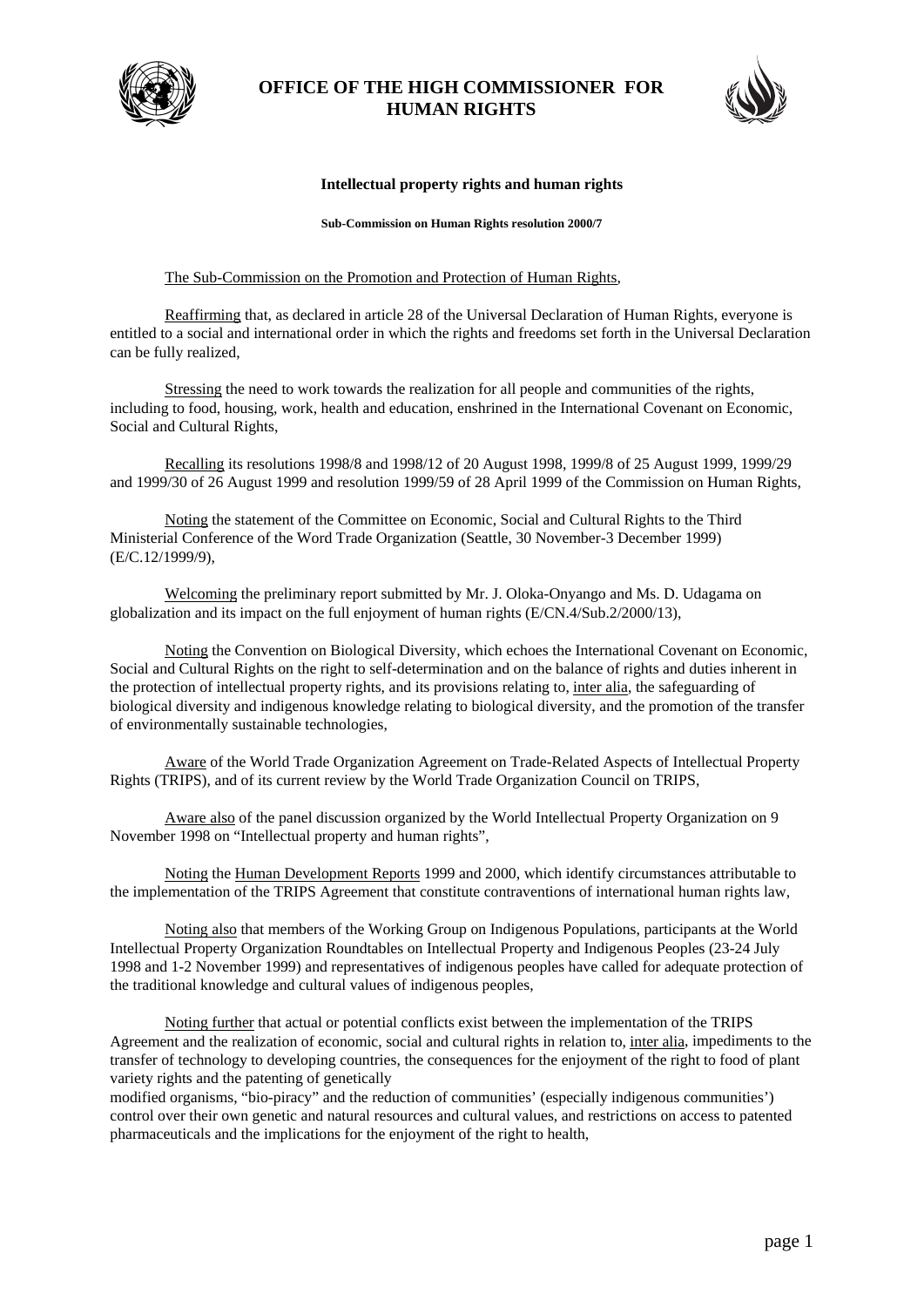1. Affirms that the right to protection of the moral and material interests resulting from any scientific, literary or artistic production of which one is the author is, in accordance with article 27, paragraph 2, of the Universal Declaration of Human Rights and article 15, paragraph 1 (c), of the International Covenant on Economic, Social and Cultural Rights, a human right, subject to limitations in the public interest;

 2. Declares, however, that since the implementation of the TRIPS Agreement does not adequately reflect the fundamental nature and indivisibility of all human rights, including the right of everyone to enjoy the benefits of scientific progress and its applications, the right to health, the right to food and the right to selfdetermination, there are apparent conflicts between the intellectual property rights regime embodied in the TRIPS Agreement, on the one hand, and international human rights law, on the other;

 3. Reminds all Governments of the primacy of human rights obligations over economic policies and agreements;

4. Requests all Governments and national, regional and international economic policy forums to take international human rights obligations and principles fully into account in international economic policy formulation;

 5. Requests Governments to integrate into their national and local legislations and policies, provisions, in accordance with international human rights obligations and principles, that protect the social function of intellectual property;

 6. Requests intergovernmental organizations to integrate into their policies, practices and operations, provisions, in accordance with international human rights obligations and principles, that protect the social function of intellectual property;

 7. Calls upon States parties to the International Covenant on Economic, Social and Cultural Rights to fulfil the duty under article 2, paragraph 1, article 11, paragraph 2, and article 15, paragraph 4, to cooperate internationally in order to realize the legal obligations under the Covenant, including in the context of international intellectual property regimes;

 8. Requests the World Trade Organization, in general, and the Council on TRIPS during its ongoing review of the TRIPS Agreement, in particular, to take fully into account the existing State obligations under international human rights instruments;

9. Requests the Special Rapporteurs on globalization and its impact on the full enjoyment of human rights to include consideration of the human rights impact of the implementation of the TRIPS Agreement in their next report;

10. Requests the United Nations High Commissioner for Human Rights to undertake an analysis of the human rights impacts of the TRIPS Agreement;

 11. Encourages the Committee on Economic, Social and Cultural Rights to clarify the relationship between intellectual property rights and human rights, including through the drafting of a general comment on this subject;

 12. Recommends to the World Intellectual Property Organization, the World Health Organization, the United Nations Development Programme, the United Nations Conference on Trade and Development, the United Nations Environment Programme and other relevant United Nations agencies that they continue and deepen their analysis of the impacts of the TRIPS Agreement, including a consideration of its human rights implications;

 13. Commends the Conference of Parties to the Convention on Biological Diversity for its decision to assess the relationship between biodiversity concerns and intellectual property rights, in general, and between the Convention on Biological Diversity and TRIPS, in particular, and urges it also to consider human rights principles and instruments in undertaking this assessment;

 14. Encourages the relevant civil society organizations to promote with their respective Governments the need for economic policy processes fully to integrate and respect existing human rights